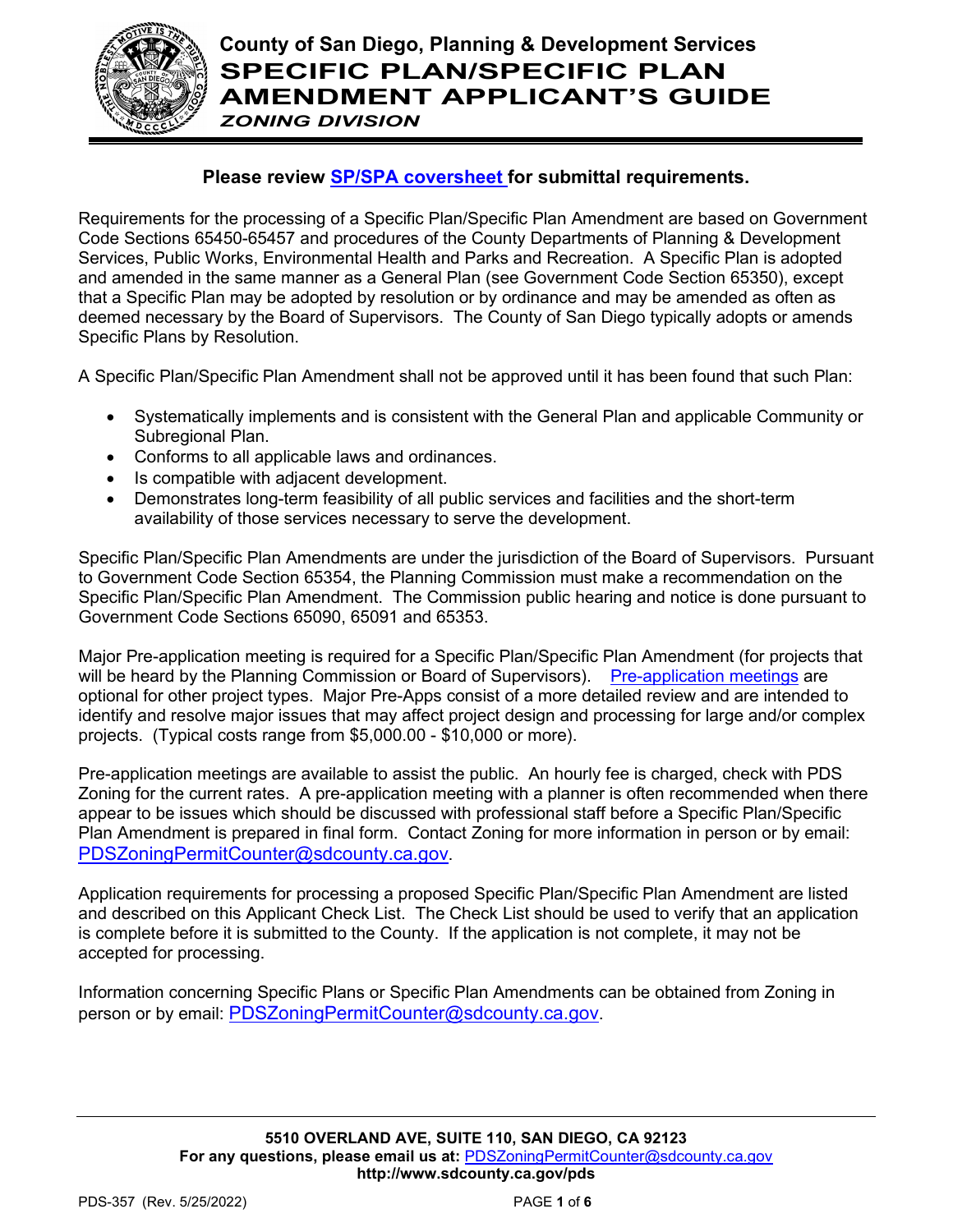

#### **County of San Diego, PDS, Zoning Division SPECIFIC PLAN/ SPECIFIC PLAN AMENDMENT APPLICANT CHECK LIST** *Continued*

# **PART I: MORATORIA**

The County Code of Regulatory Ordinance prohibits acceptance of applications for projects located in moratorium areas. Email Zoning [\(PDSZoningPermitCounter@sdcounty.ca.gov\)](mailto:PDSZoningPermitCounter@sdcounty.ca.gov) to determine whether it can be accepted for processing.

#### **PART II: FEES AND DEPOSITS**

All required fees and deposits must be paid on submittal of application. Checks are made payable to the "County of San Diego." Two party checks are not acceptable.

> NOTE: FEES ARE SUBJECT TO CHANGE. PLEASE CONSULT PLANNING & DEVELOPMENT SERVICES FOR CURRENT FEES.

#### **PART III: DOCUMENTS**

You must include the following documents with your submittal at the time you file your Specific Plan/Specific Plan Amendment application:

Discretionary Permit Application [PDS-346.](http://www.sdcounty.ca.gov/pds/zoning/formfields/PDS-PLN-346.pdf) Complete the front of this form. The back will be П completed at time of submittal by Zoning staff.

 $\Box$ Environmental Documents. (See Sec. 81.302 of County Code of Regulatory Ordinances.)

- One (1) completed copy of [PDS-367,](http://www.sdcounty.ca.gov/pds/zoning/formfields/PDS-PLN-367.pdf) Application for Environmental Initial Study (AEIS), USGS map with site marked and photos with directions marked.
- **OR**  $\Box$

 $\Box$ 

For an application covered by a previous environmental document, submit four (4) copies of Environmental Review Update Application [PDS-366](http://www.sdcounty.ca.gov/pds/zoning/formfields/PDS-PLN-366.pdf) and one (1) copy of the original AEIS.

- П Evidence of Legal Parcel [PDS-320,](http://www.sdcounty.ca.gov/pds/zoning/formfields/PDS-PLN-320.pdf) See Policy G-3, [PDS-219.](http://www.sdcounty.ca.gov/pds/zoning/formfields/PDS-PLN-219.pdf) Top half must be completed and signed.
- $\Box$ Disclosure Statement [PDS-305.](http://www.sdcounty.ca.gov/pds/zoning/formfields/PDS-PLN-305.pdf) Must be completed, signed and dated.
- Associated requests for Rezones, Tentative Maps, Major Use Permits, Variances, Boundary П Adjustments, etc. being filed concurrently
- $\Box$ School Service Letter(s) **PDS-399SC**. Must be completed and signed by each school district for Elementary, Junior High and High School.
- $\mathcal{L}$ Sewer Service Letter **PDS-399S**. Must be completed and signed by the district or public agency which would provide sewer service for the project (If applicable).
- Water Service Letter [PDS-399W.](http://www.sdcounty.ca.gov/pds/zoning/formfields/PDS-PLN-399W.pdf) Must be completed and signed by the district or public  $\Box$ agency which would provide water service for the project (If applicable).
- $\Box$ Fire Protection Service Letter [PDS-399F.](http://www.sdcounty.ca.gov/pds/zoning/formfields/PDS-PLN-399F.pdf) Must be completed and signed by the district or public agency which would provide fire protection service for the project.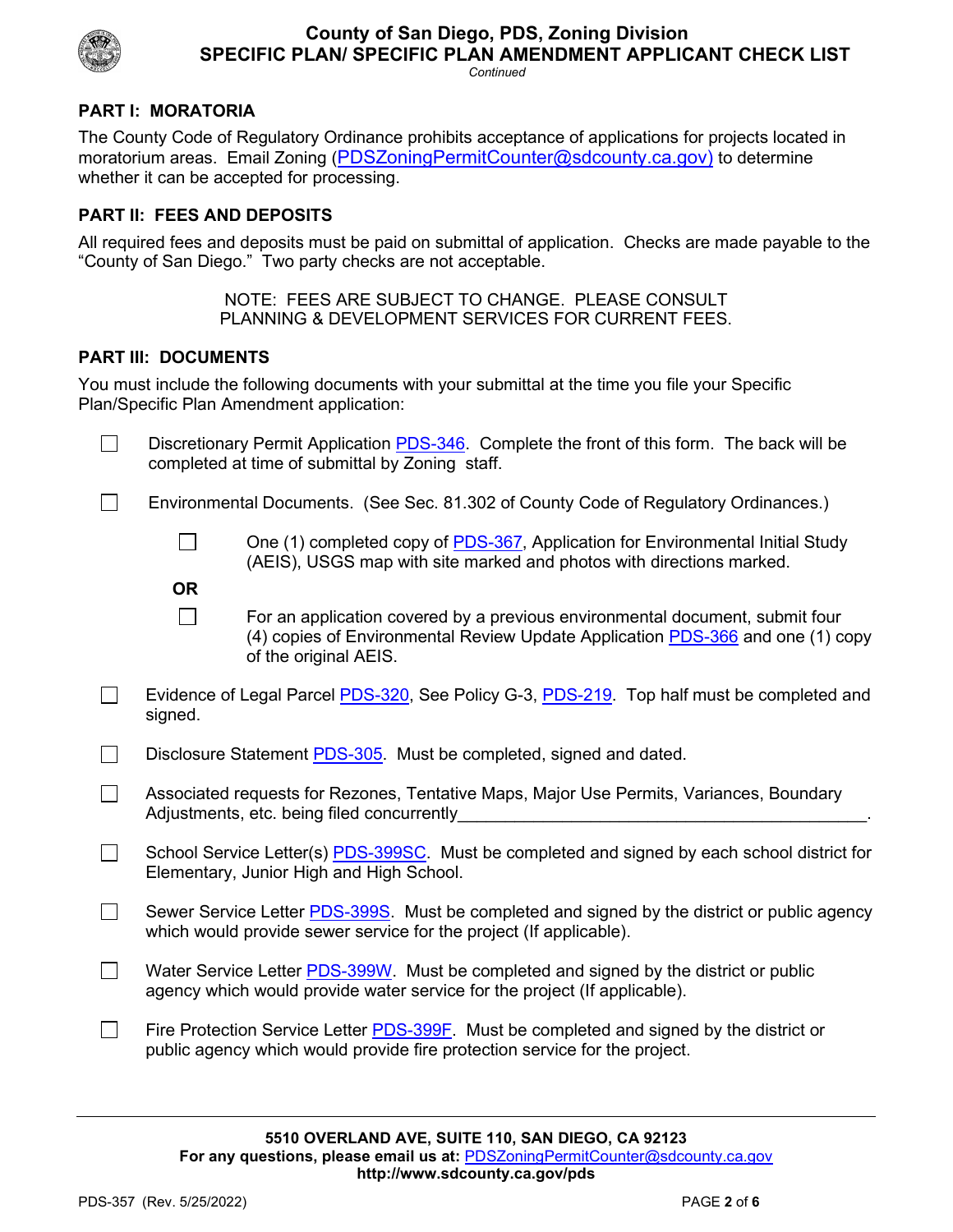

# **County of San Diego, PDS, Zoning Division SPECIFIC PLAN/ SPECIFIC PLAN AMENDMENT APPLICANT CHECK LIST**

*Continued*

Public Notice [PDS-514,](http://www.sdcounty.ca.gov/pds/zoning/formfields/PDS-PLN-514.pdf) [515,](http://www.sdcounty.ca.gov/pds/zoning/formfields/PDS-PLN-515.pdf) [516,](http://www.sdcounty.ca.gov/pds/zoning/formfields/PDS-PLN-516.pdf) [524.](http://www.sdcounty.ca.gov/pds/zoning/formfields/PDS-PLN-524.pdf) PDS must notify all property owners within 300 feet of the Specific Plan and a minimum of 20 different property owners [\(Board Policy I-49\)](http://www.sdcounty.ca.gov/cob/docs/policy/I-49.pdf). In order to complete the notification, the following must be submitted with the application (refer to [PDS-516](http://www.sdcounty.ca.gov/pds/zoning/formfields/PDS-PLN-516.pdf) for detailed instructions):

- **a.** Separate sheets (11" x 17") of the San Diego County Assessor's Map(s) showing the entire project site outlined in red with a green line encircling the property at a designated distance (feet) from the property line. See table above for more details about your application's designated distance. Each parcel lying wholly or in part within the designated distance shall have its number highlighted in yellow. Assessor's maps must be 11" x 17" (full size) at true scale *and not reduced***.**
- $\Box$  b. Typed list of all affected property owners (parcels highlighted in yellow above) by Assessor's Parcel Number with name and address. Minimum property owners as shown in table above. (The addresses must be of the property owner and not the lessee or renter.)
- c. One set of stamped and addressed (typed) plain (no letterhead) envelopes  $4\frac{1}{4}$ " x 9½" "business" size) for each property owner on the list. If a property owner has several parcels you need only submit one envelope. No enclosed business cards are allowed. Planning & Development Services will provide the return address at intake.
- $\Box$ Completed Public Notice Certification **PDS-514**. This form, signed by the applicant, certifies that the names and addresses submitted with the Public Notice Package are from the latest adopted San Diego tax roll. You should be aware that if any of this information is incorrect, the processing may be delayed.
- Supplemental Public Notice. Board Policy I-49, Items 2 and 3, pertains to notification of  $\Box$ apartment building and mobilehome park residents. Comply with the requirements listed in the Supplemental Public Notice Procedure [PDS-298](http://www.sdcounty.ca.gov/pds/zoning/formfields/PDS-PLN-298.pdf) and submit a completed Supplemental Public Notice Certification [PDS-299.](http://www.sdcounty.ca.gov/pds/zoning/formfields/PDS-PLN-299.pdf)
- $\Box$  Vicinity Map and Project Summary [PDS-524.](http://www.sdcounty.ca.gov/pds/zoning/formfields/PDS-PLN-524.pdf) Must be completed and a vicinity map prepared according to the instruction form.
	- Acknowledgement of Filing Fees and Deposits [PDS-126.](http://www.sdcounty.ca.gov/pds/zoning/formfields/PDS-PLN-126.pdf) Applicant must sign the back half of the application to acknowledge that there may be additional deposits required after the initial deposit. This assists the County in seeking full recovery of the processing costs (Board of Supervisors Policy B-29).

# **PART IV: SPECIFIC PLAN TEXT AND MAP**

See [coversheet](http://www.sandiegocounty.gov/content/sdc/pds/zoning/ZoningPermits.html) for required number of text and maps. The map should be folded as an insert in the back of the text. The following is a suggested format for a Specific Plan. (Refer to Section 65451 of the Government Code)

П

 $\Box$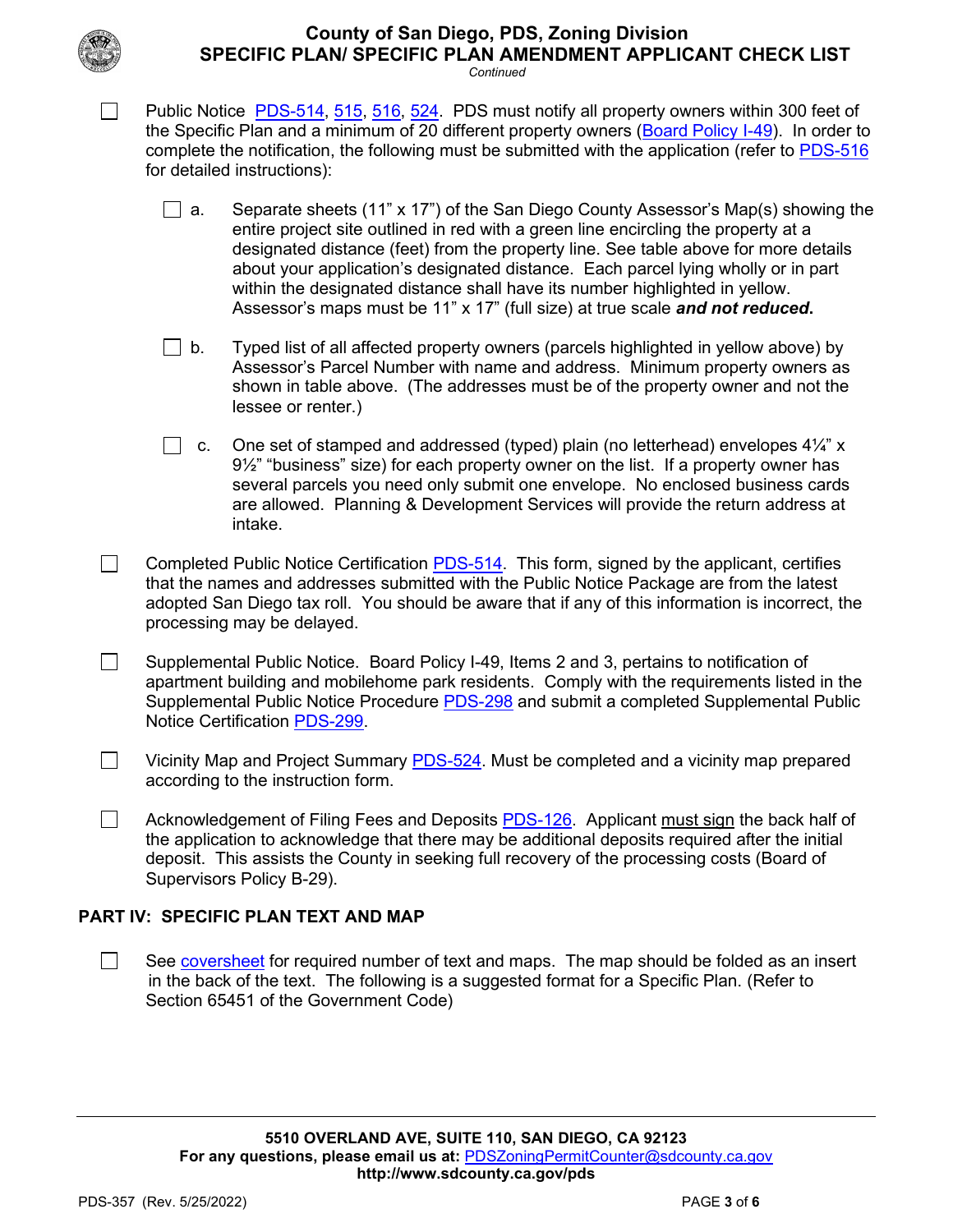

*Continued*

# **1. INTRODUCTORY PLAN INFORMATION**

a. Title page; the name of the Specific Plan, name of project applicant, name of preparer and date prepared; table of contents; list of tables and list of diagrams and maps.

# **2. INTRODUCTION**

- a. Detailed project description.
- b. Purpose of the Specific Plan and governmental authority.
- c. Project location, including adjacent jurisdictions
- d. Description of existing land uses, General Plan designation and zoning.
- e. Development and conservation issues addressed in the plan.
- f. Planning area information and environmental description.
- g. Discussion of concurrent processing if proposed.
- h. Typical graphics include:
	- i. Vicinity map/regional setting.
	- ii. Site location including adjacent jurisdictions.
	- iii. Existing General Plan designations, project site and surrounding area.
	- iv. Existing Zoning, project site and surrounding area.

## **3. DESIGN INFLUENCES**

- a. Specific Plan goals and objectives.
- b. A written discussion of the location, regional setting and existing surrounding land uses with supporting diagrams and aerial photo(s).
- c. Opportunities and constraints.
	- i. Site characteristics and significant environmental resources.
	- ii. Encumbrances, i.e., easements, roads, and trails.
- d. Typical graphics include:
	- i. Aerial photo(s) showing existing surrounding land uses.
	- ii. Opportunities and constraints.
	- iii. Slope analysis.
	- iv. Encumbrances.

## **4. LAND USE PLAN**

- a. Development plan that includes a statement of development policies (opportunities, issues and analysis of data) pertaining to the planned type, intensity and location of land uses consisting of written text and appropriate diagrams and graphics:
	- Objectives.
	- ii. Policies.
	- iii. Programs.
	- iv. A diagram and written description of the planned land uses.
	- v. Characteristics of each land use designation, i.e., single-family residential, neighborhood commercial, open space, etc.
	- vi. A Specific Plan map/land use plan.
- b. Open space and private and community recreational elements.
- c. Landscape concepts, including streetscapes, manufactured slopes and community recreation areas.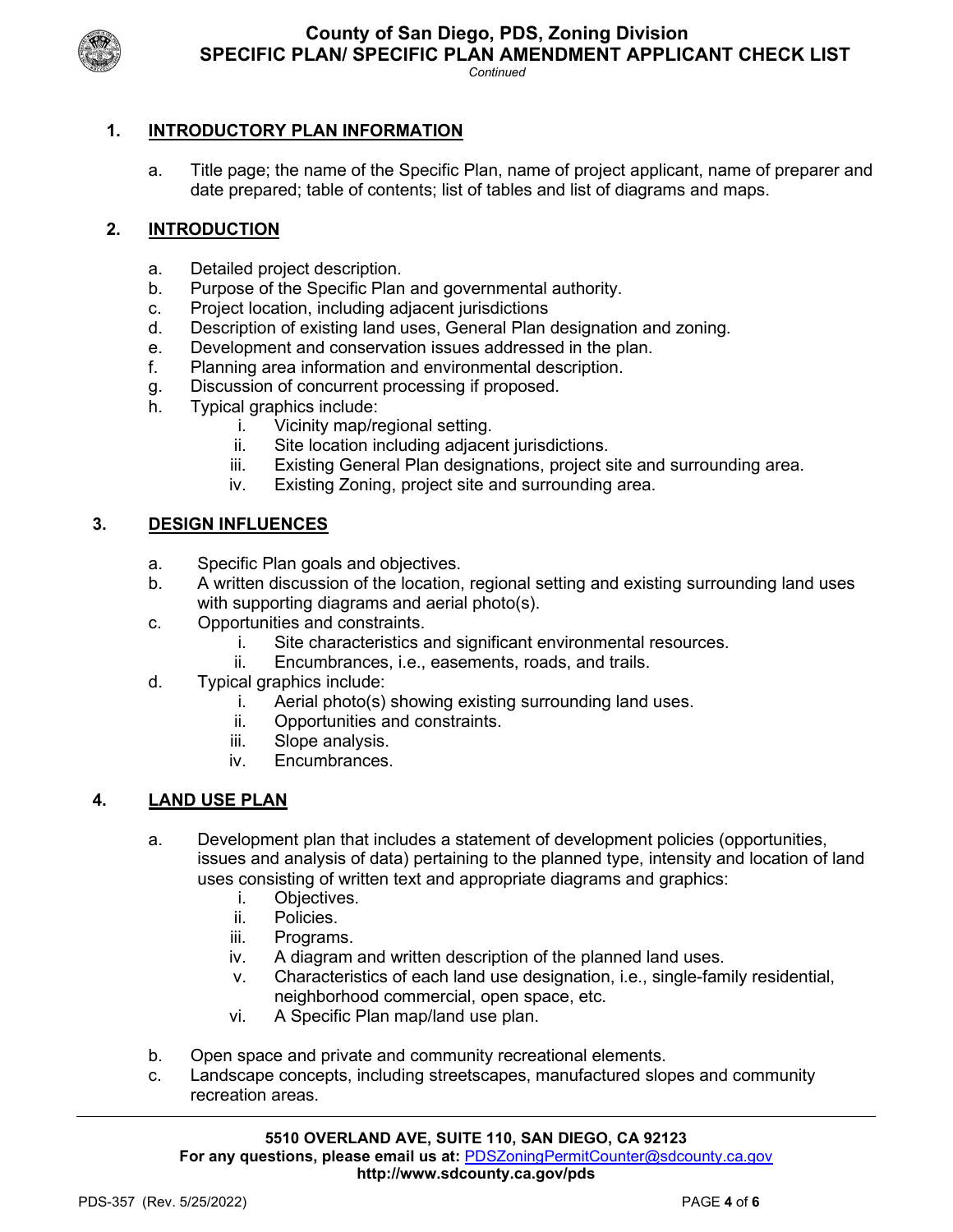

# **County of San Diego, PDS, Zoning Division SPECIFIC PLAN/ SPECIFIC PLAN AMENDMENT APPLICANT CHECK LIST**

*Continued*

- d. Circulation.
	- i. Regional and local road access.
	- ii. On-site circulation.
	- iii. Existing and proposed non-vehicular circulation system, i.e., trails and bikeways.
	- iv. Public and private street standards, including cross-sections.
	- v. Public transportation.<br>vi Typical graphics inclu
	- Typical graphics include:
		- 1. A land use summary table.
		- 2. A specific plan map showing proposed land uses.
		- 3. Proposed and existing open space.
		- 4. Conceptual landscape plan.
		- 5. Circulation plan, including trails and bikeways.
		- 6. Typical roadway and trail sections on and off-site.
- e. PUBLIC FACILITIES/ INFRASTRUCTURE
	- i. Water and sewer service including existing conditions and proposed improvements.
	- ii. Fire protection, including existing facilities, emergency response times and proposed improvements.
	- iii. Schools, existing conditions, impact from the proposed project and proposed improvements.
	- iv. Typical graphics include:
		- 1. Existing and proposed water facilities/lines, including size of pipes.
		- 2. Existing and proposed sewer facilities/lines, including size of pipes.<br>3. Existing and proposed fire protection facilities.
		- Existing and proposed fire protection facilities.

## f. IMPLEMENTATION

- i. Regulations and ordinances that will implement the specific plan, i.e., Rezone, Tentative Map, Major Use Permit, etc.
- ii. Design Guidelines, if proposed, and implementation strategy.
- iii. Project phasing, if proposed.
- iv. Maintenance responsibilities for open space, parks, trails, private streets, landscaping, etc.
- v. Typical graphics include:
	- 1. Phasing plan

## g. PUBLIC FACILITIES FINANCING PLAN

- i. Required improvements, including roads, water, sewer, fire, schools, open space and recreation facilities, etc.
- ii. Financing options, i.e., general fund, county service areas, Mello-Roos Community Facilities Act, assessment districts, development fees, homeowners' associations, etc.
- iii. Recommended financing mechanisms.